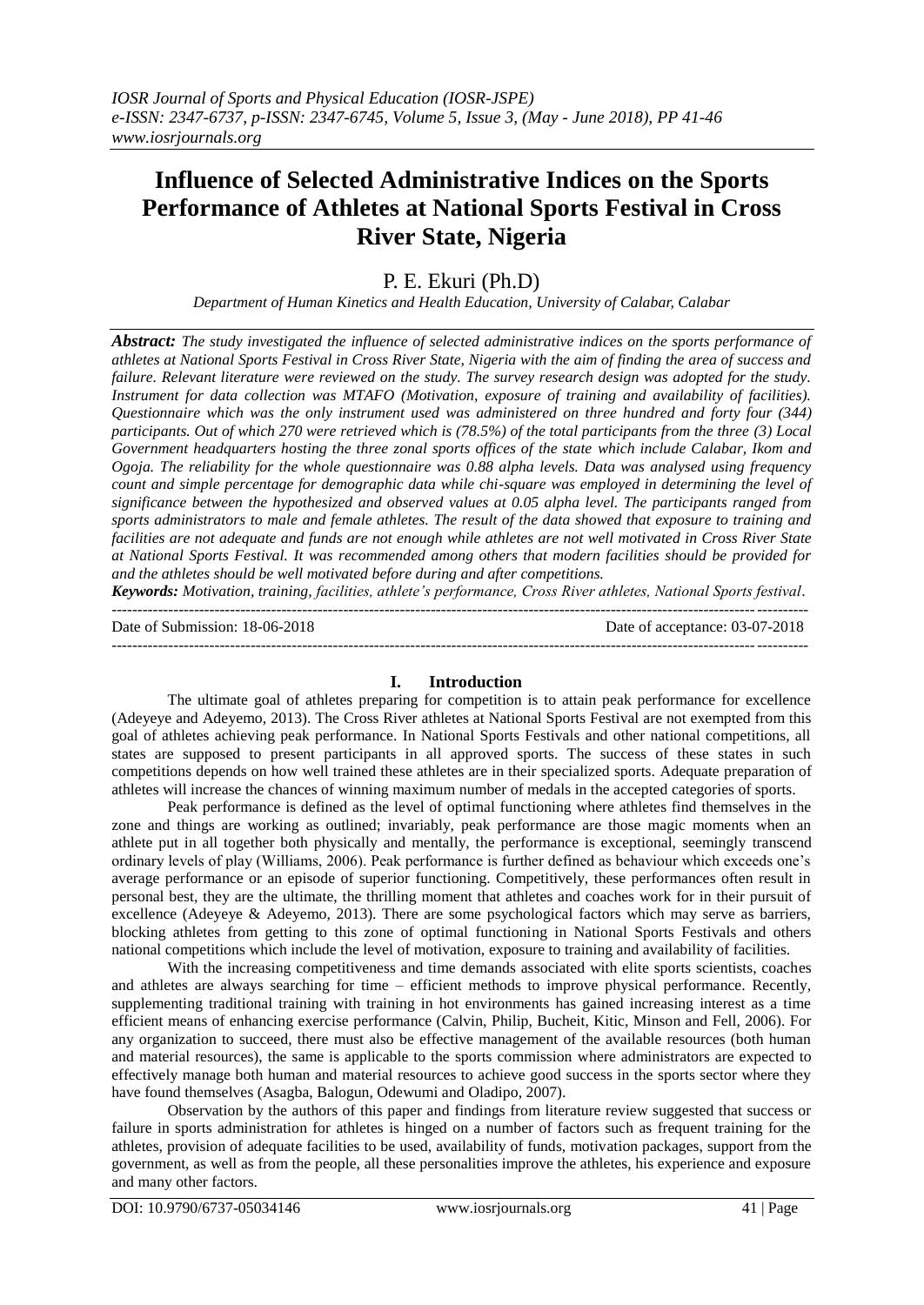The provision of adequate facilities and equipment are important as providing adequate incentives for athletes. According to Adeyeye and Adeyemo (2013), facilities are immovable or permanent structures that are used either for sport or other purposes depending on the structural design. Example of permanent facilities are football pitch, sportshall, spectators stand etc, while the equipment are considered as moveable objects which in some cases may be consumable. Examples of moveable equipment are football boots, jerseys, balls, rackets etc.

Motivation is a broad term and encompasses a wide array of behaviours. Like many other psychological constructs, motivation has been defined in variety of ways, but in general, it refers to the intensity and direction of behaviour. Motivation is a vital prerequisite to performance and it plays a vital role during the entire process of acquisition of skills. mastery of physical skill is essential to succeed by Cross River State athletes at National Sports Festivals. However, without motivation optimum performance cannot be achieved, in fact there might be no interest to drive athletes to train effectively during practice session in preparation for athletes at National Sports Festivals.

According to Asagba, et al (2007), sports administration has been defined as the art of managing programmes, human and material resources in sports organization with the aim of accomplishing the objective of the organization. The synopsis of sports administration by Oloruntoba (1998) is that sports management is sports programming and execution. The importance of effective sports administration on a state cannot be overemphasized as it does not only promote the athletes presented by states, it also brings the winning state into limelight both nationally and internationally as the case may be. It is also a fact that there are financial benefits that accrue to the state that excels in national or international sporting competitions.

Sporting culture according to Awosika (2000), has been very revealing as it is bounded up with a nation"s history, tradition, geography, trade, politics, religion, national wealth and even a nation"s health. He averred that success in sports brings a certain amount of respectability, prestige, status and national pride. He further posited that testimony to this is the fact that a country whose sportsmen perform reasonably well in international sports competitions is granted a huge media coverage which in turn affords the country the opportunity of coming into world"s limelight on the sports map. With these therefore, it is also possible for a state, states and geo-political zones to use sports to be in a nation"s limelight as well as international limelight.

### **II. Literature review**

A training unit is the basic form of education and training in competitive sports for top level performance. The training of sport men/women is usually guided by the coach and the team physician who oversees the adherence to the dosage of the stimulus prescribed and effect correction of the technique of movement. Sometimes, advanced athletes can be allowed to train without strict supervision in order to become more independent and self confident Audu, 2009).

The training unit should be preceded by warming up. This serves as a reloading to mobilize the muscles and joints and tone up the circulatory system for skill practice (Ikhioya (2001). The toning promotes increased enzymes activity and thus the metabolic reaction associated with the energy systems. It also facilitates, increase blood flow and oxygen transport and helps decrease the contraction and reflex time Kundu and Tutoo (2002).

McQuerry (2016) recommended that warm up activities include stretching exercises for flexibility, calisthenics for development of the arms, shoulders and abdominal strength and a brief formal activity similar to the one that will be used in the training. The daily work-out show warm up, this include special needs to undergo a stress greater than the one regularly encountered during every life, the task should be graduated in intensity to optimum exertion. Athletes need to train hard enough in most practice sessions in order to finish the work at the best possible time.

Training must not be stopped abruptly after great exertion, there should be a gradual change of load (cool down) until the intensity is brought back to an effortless pace Ventakeswarlu (2007). Cool down can include exercises performed at the end of the main exercise. This promotes faster recovery from fatigue and prevents blood from pulling into the extremities thereby reducing the tendency of fainting and dizziness. In order to ensure the effectiveness of the fitness training programme, fitness testing must be conducted on athletes at a pre-determined regular interval. The fitness test is monitored and the result executed at the post-training test to see if there is any improvement Ogunjimi (2007). The function of this monitoring fitness test is to assess the effectiveness of the prescribed fitness programme. He further said that the fitness testing and training must be conducted and supervised by a trained sport scientist and designed by a committee of these scientists.

A study carried out by Wall and Jansen (2011) observed that recently, injuries in young athletes have been on the increase, and that, it may be as a result of increase in participation in organized and non-organised sports, and such injuries may be attributed to sports training. They suggested that efforts should be made to identify hostile and environmental factors contributing to the occurrence of sport injuries as this will help in better planning strategies to effectively control the factors influences. He identified rules and techniques of the game as the environmental factors, the quality of coaching and officiating, the quality of playing surface and equipment, and the type of protective equipment used by athletes.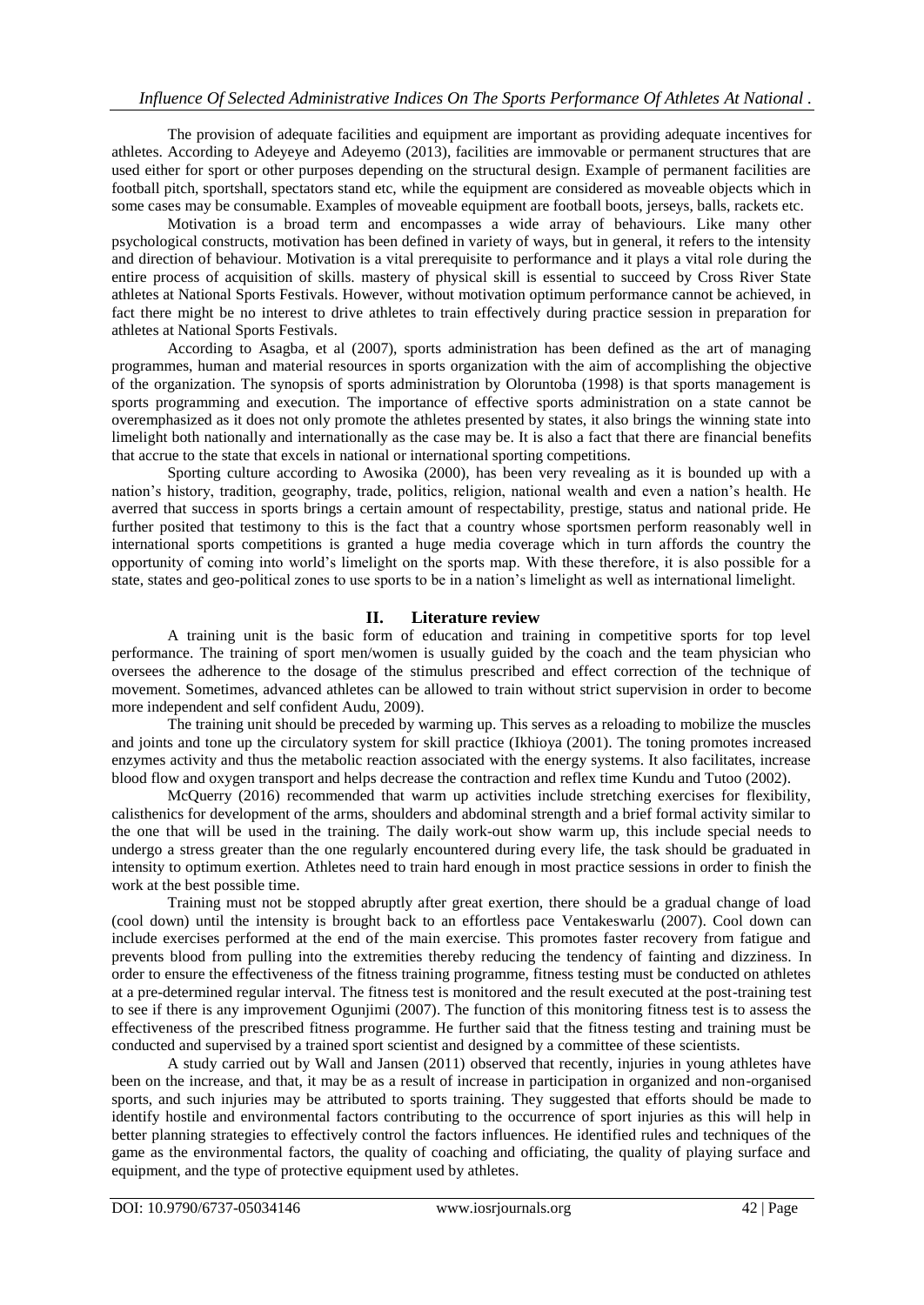Bangsbo, Morh, Poulsen and Krustrup (2006) carried out a study on training and testing the elite athlete and reported that the performance of a top-class athlete can be improved by appropriate training. The fitness training should be closely related to the activities of the athlete during competition. Furthermore, the capacity of the athlete should be known. For that purpose, Yo-Yo tests can be used since they have been shown to be sensitive and to give valid measures of performance in many sports. The fitness training can be divided into aerobic, anaerobic and specific muscle training. Each type of training has a number of subcategories, which allows for a precise execution of the training when the aim of the training is known (Bangsbo, Morh, Poulsen and Krustrup, 2006).

The success of any sports programme depends largely on the quality and quantity of available facilities and equipment. Working in Sport Council with adequate indoor and outdoor facilities, a teacher or coach finds implementing the programme to be basically a procedural pursuit. Instructors/coaches, functioning under the frustrating constraints of limited resources on the other hand, continually must employ insight and creativity to originate and develop additional resources.

Recent studies and experimentation have yielded new trends in design for the construction of facilities Venkateswarlu (2007). Although basic concepts, such as that of having teaching station, remain the same, innovations in designs are producing teaching stations, that are more functional and less expensive.

Facilities plant is a major consideration in most physical education, athletic and recreational programmes. New architectural ideas are being introduced and new concepts developed in order to have a more economical and functional plant. At the outset of planning, two principles should be prominent in the mind of the planner in relation to facilities management. These are stated by Bucher (1979) to include:

Facilities emanate as a result of programme needs, and cooperative planning is essential. He is of the impression that objectives, activities, teaching methods and materials, administrative policies and equipment and supplies represent programme considerations regarding facilities. The educational and recreational needs of schools and the community should be considered when constructing facilities. Planning facilities should be a team effort. It include persons as administrators, custodians, curriculum specialist, athletes, members of community, educational consultants etc.

Another set of principles basic to facilities planning stated by Bucher (1979) relate particularly to the optimal promotion of a healthful environment for the participants. Consideration should be given to the physiological needs of the athletes and other users such needs include temperature control, lighting, water supply etc. A second principle is to provide safe facilities, they should be planned so that the danger of fire, the possibility of mechanical accidents, the hazard involved in traffic would be eliminated or kept to a minimum.

A third principle is concerned with protection against diseases. This means attention to such items as proper sewage disposal, sanitation procedure and water supply. Another principle is the need to provide a healthful psychological environment. This has implication for space, location of activities, colour scheme and elimination of distraction through such means as pedestrian traffic and sound proof construction.

Equipment are those items in sports that are considered expendable but are used over a period of years. Such include, javelin, discuss, hammer, shot put, hurdles, etc (Bucher 1979). Equipment should always be supplied and maintained in a serviceable condition, procedure for caring for equipment should be routinized so that repairs are provided as needed. All used equipment should be checked and cleared and stored properly.

Selection of equipment should be based on the needs and should be selected by a competent personnel. Selection of equipment should make room for service and replacement. Equipment that cannot be easily repaired or replaced does not make room for economy of usage (Bucher 1979). Facilities and equipment should be well managed to avoid waste funds.

Adeyeye and Adeyemo (2013) in a comparative study of sports facility. Utilization in selection tertiary institution maintained that our tertiary institutions, sports require a variety of facilities both indoor and outdoors. They further explained that the relative needs of the athletes should be recognized in the planning of facilities and scheduling for their use. How best to motivate athletes during skill performance has been a perennial question among educational psychologist"s coaches, and physical educators. Research literatures relevant to effects of incentives as a motivational technique in skill performance are not all that available. Not much research studies has been carried out concerning the effect of incentives as a motivational technique in sports performance in this country Ogunjimi (2007). Motivation is one of the most popular topics in educational, psychological and business circles. Psychologists use motivation research to find out how people make choices and the techniques employed. These are designed to reach the unconscious and subconscious mind because preferences generally are determined by factors of which the individual is not conscious. Motivation is the sole determinant of behaviour Ogunjimi (2007). He further said that, by motivating an individual you release great hidden potential and by controlling this release you control his behaviour.

Motivation actually refers to those factors which increase and decrease the vigour of our individual"s activity. By strengthening an individual"s motivation we increase the likelihood of his making the responses he learned Williams (2006). Kundu and Tutoo (2002) revealed that several scholars interested in the psychological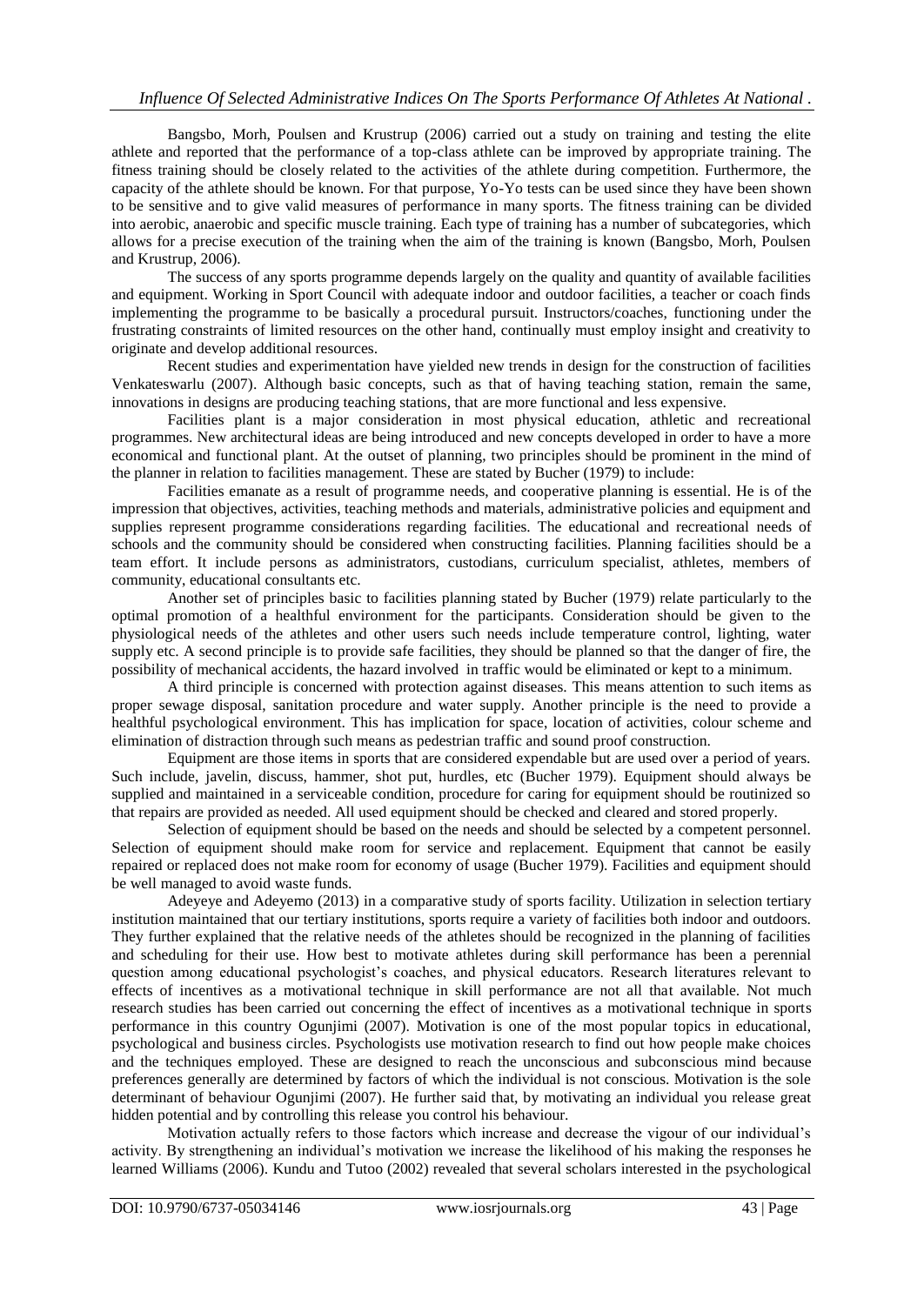dimension of sports have seen advocates or behavioural modification technique, or operant conditioning" based upon principles first advanced by Thurstone. In general these writers have proposed an operational approach to the correction of athletes" endeavours and to the moulding of their behaviours application of the principles of behavioural modification to an athletic practice requires insight on the part of each coach. He must also have a disciplined approach to regulating his own behaviour and controlling the rewarding and punishing aspects of the athletic situation.

McQuerry (2016) defined motivation as incentive. He described motive as anything concerned with the initiation, the beginning and incentive as that which in cities and encourages one to action. Motivation may come from within the individual then it is intrinsic motivation. A person intrinsically motivated would perform for the reward inherent in the doing. Such rewards include enjoyment, excitement and challenges. Motivation may also come from without an individual. Then it is extrinsic motivation, under this condition "material" reward are forthcoming.

Awoyinta (2008) suggested that extrinsic and intrinsic forms of motivation probably operate together in many situations with one becoming more dominant than the other at certain points. The athletes may find the experience of competition to be personally rewarding as well as socially and momentarily beneficial. He concluded by saying that intrinsic motivation is usually stronger and last longer than extrinsic motivation. His position is reinforced probably by the fact that extrinsic motivation is mainly building on the intrinsic (the foundation) which, in a way, is fixed. It is felt that the reinforcement by the extrinsic is necessary to sustain the intrinsic.

Adeyeye and Adeyemo (2013) argued that rewards are subjectively highly valued, they do not necessarily increase the frequency of the behaviour. They follow many events that a person evaluates, favourably, may serve as reinforcers, yet this can be known on the basis of verbal statement alone. Moreover, there may be many reinforcers available for an individual of which he is unaware or which he does not consider as rewards. For example, in some situations verbal reprimand inadvertently serves as positive reinforcers because they provide attention for a response. Behavior followed by reprimands may increase Asagba et al (2007). Even though reprimands may sometimes serve as positive reinforcers, most people would not refer to them as reward. Thus, a reward is not synonymous with a positive reinforcer. There are two types of positive reinforcer which are primary or unconditioned reinforcers. Primary reinforce may not be reinforcing all of the time e.g. food will not reinforce someone who has just finished a large meal while some events that control behavior, such as praise, grades, money and completion or a goal, become reinforcers through learning Ogunjimi (2007).

### **III. Methodology**

The study adopted descriptive survey research method. The targeted population of this study consists of 344 athletes who were selected from three (3) Local Government Areas of Cross River State. The Local Government Areas were (Calabar, Ikom, and Ogoja,). Athletes were selected based on the number of sports available in the state after adequate consultation with the state sports units. A purposive sampling technique was used to select the participants for the study. A questionnaire was the instrument for data collection, it consist questions on motivation, exposure to training and availability of Facilities. Questionnaire consisting of two variables to which the participants were asked to tick the options of their choice in three-point Likert rating scale of Agree (A), Undecided (UD), and Disagree (D) respectively, this was intended to rate the extent to which motivation, training and facilities' influence athletes' sports performance at National sports festival in Cross River State. The questionnaire was pre-tested using 30 personnel in Akwa Ibom State Sports Council in Uyo Metropolis. The reliability of the questionnaire was assessed using the Cronbach Coefficient Alpha method. The reliability for the whole questionnaire was 0.88 alpha levels. A total of 344 questionnaire were administered, 270 were retrieved which is (78.5%) of the total population of sports athletes returned and coded for analysis. Data collected were subjected to various statistical analyses using SPSS version 21. Descriptive and inferential statistics were adopted for data analysis. Simple percentages, tables and chi-square were used in analyzing data.

**IV. Results and Discussions**

|  |  |  | Table 1 Table of questionnaire retrieved from both state headquarters and local government areas |
|--|--|--|--------------------------------------------------------------------------------------------------|
|--|--|--|--------------------------------------------------------------------------------------------------|

| $\mathbf{No} = \mathbf{1}$ |                    |               |  |
|----------------------------|--------------------|---------------|--|
|                            | <b>Frequencies</b> | $\frac{0}{0}$ |  |
| State headquarters         | 68                 | 25.2          |  |
| Local Government Area      | 102                | 74.8          |  |
| Total                      | 270                | 100           |  |

Table 1 presents percentages of questionnaire retrieved from respondents from both state and local government areas. On the whole, 344 questionnaire were distributed to both personnel that is the (Coaches,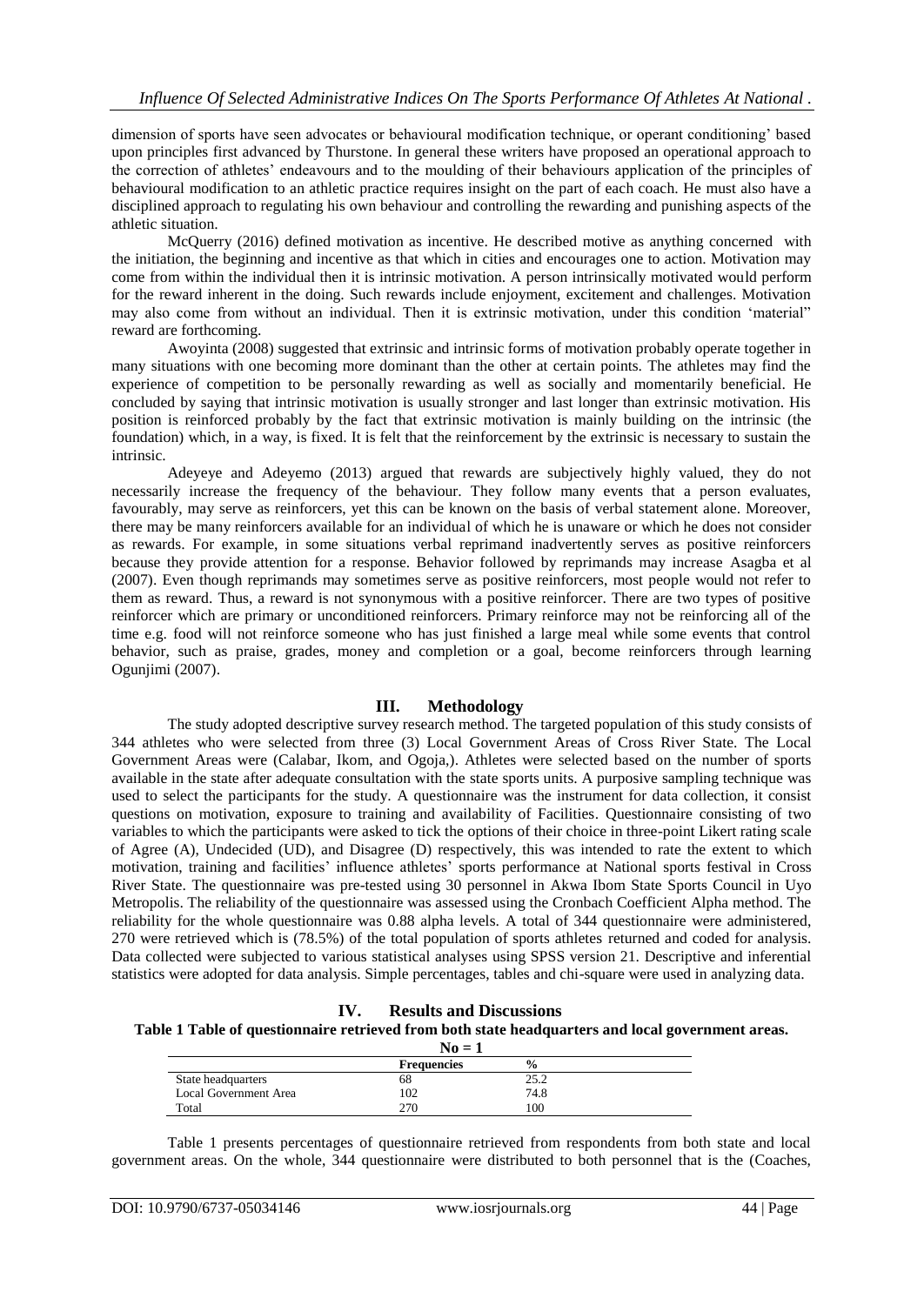organizers and others) and athletes at both state headquarters and local government areas but a total of 270(78.5%) were retrieved, and used for this study.

|                 | <b>Table 2 Status of athletes</b> |                    |  |  |  |
|-----------------|-----------------------------------|--------------------|--|--|--|
| $No = 156$      | <b>Frequencies</b>                | <b>Percentages</b> |  |  |  |
| Workers         | 55                                | 35.3               |  |  |  |
| <b>Students</b> | 72                                | 46.1               |  |  |  |
| Unemployed      | 29                                | 18.6               |  |  |  |
| Total           | 156                               | 100                |  |  |  |

As contained in table 2, 72 athletes (46.1%) were students, 55(35.3%) of the respondents were workers, while only 29 respondents representing 18.6% were unemployed.

| $No = 156$              |                    |                    |  |  |
|-------------------------|--------------------|--------------------|--|--|
| <b>Responses</b>        | <b>Frequencies</b> | <b>Percentages</b> |  |  |
| <b>Local Government</b> | 59                 | 37.9               |  |  |
| <b>State</b>            | 91                 | 58.3               |  |  |
| National                |                    | 3.8                |  |  |
| Total                   | 156                | 100                |  |  |

### **Table 3 Levels of competitions athletes**

From table 3, 59 respondents which is 37.9% were involved in local government competition only. 91 of them, that is 58.3% do not compete beyond state level, while 6(3.8%) were national athletes.

| Table 4. Chi-square Result of the Influence of Motivation |     |    |                  |                |        |
|-----------------------------------------------------------|-----|----|------------------|----------------|--------|
| <b>Variables</b>                                          |     | Df | Calculated $X^2$ | Critical $X^2$ | Remark |
| Motivation's                                              | 270 |    | 143.89           | 9.488          | $*S*$  |

 $X^2$  Cal. Value = 143.89 < Crit.  $X^2$  value = 9.488, df 4 p $\geq$ 0.05

Influence

#### **Ho1: Inadequate motivation for athletes would have no significant influence on the performance of Cross River State athletes at National Sports Festivals.**

Significant

Table 4 showed that calculated value of 143.89 was higher than the critical value of 9.488 at 0.05 alpha level. This implies that there is a significant influence of inadequate motivation on athletes' performance of Cross River State athletes at National Sports Festivals. This finding is supported by the study of Ajibola (1982), he reiterated that motivation is the sole determinant of behavior. He further said that, by motivating an individual you release great hidden potential and by controlling this release you control his behavior. Motivation actually refers to those factors which increase and decrease the vigour of our individual's activity. By strengthening an individual"s motivation we increase the likelihood of his making the responses he learned (Packard, 1957). Dececco (1968) revealed that incentives are actual goal objects. For human beings they can be concrete or symbolic rewards. They incite, arouse and move to action when they are associated with certain stimuli which signal their presence.

| Table 5. Chi-square Result of the Influence of facilities |     |    |                             |                         |             |
|-----------------------------------------------------------|-----|----|-----------------------------|-------------------------|-------------|
| <b>Variables</b>                                          |     | Df | Calculated $\mathbf{X}^2$ . | Critical $\mathbf{X}^2$ | Remark      |
| <b>Facilities</b>                                         | 270 |    | 157.11                      | 28.869                  | $*S*$       |
| Influence                                                 |     |    |                             |                         | Significant |

**Table 5. Chi-square Result of the Influence of facilities**

 $X^2$  Cal. Value = 1157.11 < Crit.  $X^2$  value = 28.869, df 4 p $\geq$ 0.05

**Ho2: Inadequate facilities in the state would not have any significant influence on the performance of Cross River State athletes at National Sports Festivals**

Table 5 showed that calculated value of 1157.11 was higher than the critical value of 28.869 at 0.05 alpha level. This implies that there is a significant influence of inadequate facilities on athletes' performance of Cross River State athletes at National Sports Festivals. This finding commensurate with the findings of Okosun (1990) in a comparative study of sports facility. Utilization in selection tertiary institution maintained that our tertiary institutions, sports require a variety of facilities both indoor and outdoor. He further explained that the relative needs of the athletes should be recognized in the planning of facilities and scheduling for their use. The provision of adequate facilities and equipment is as important as providing adequate incentives for athletes. Awoyinfa (2008) cited in (Adeyeye and Adeyemo, 2013) agreed by reporting that facilities are immovable or permanent structures that are used either for sport or other purposes depending on the structural designs. Example of permanent facilities are football pitch, sport hall, spectators stand etc, while the equipment are considered as moveable objects which in some cases may be consumable. Examples of moveable equipment are